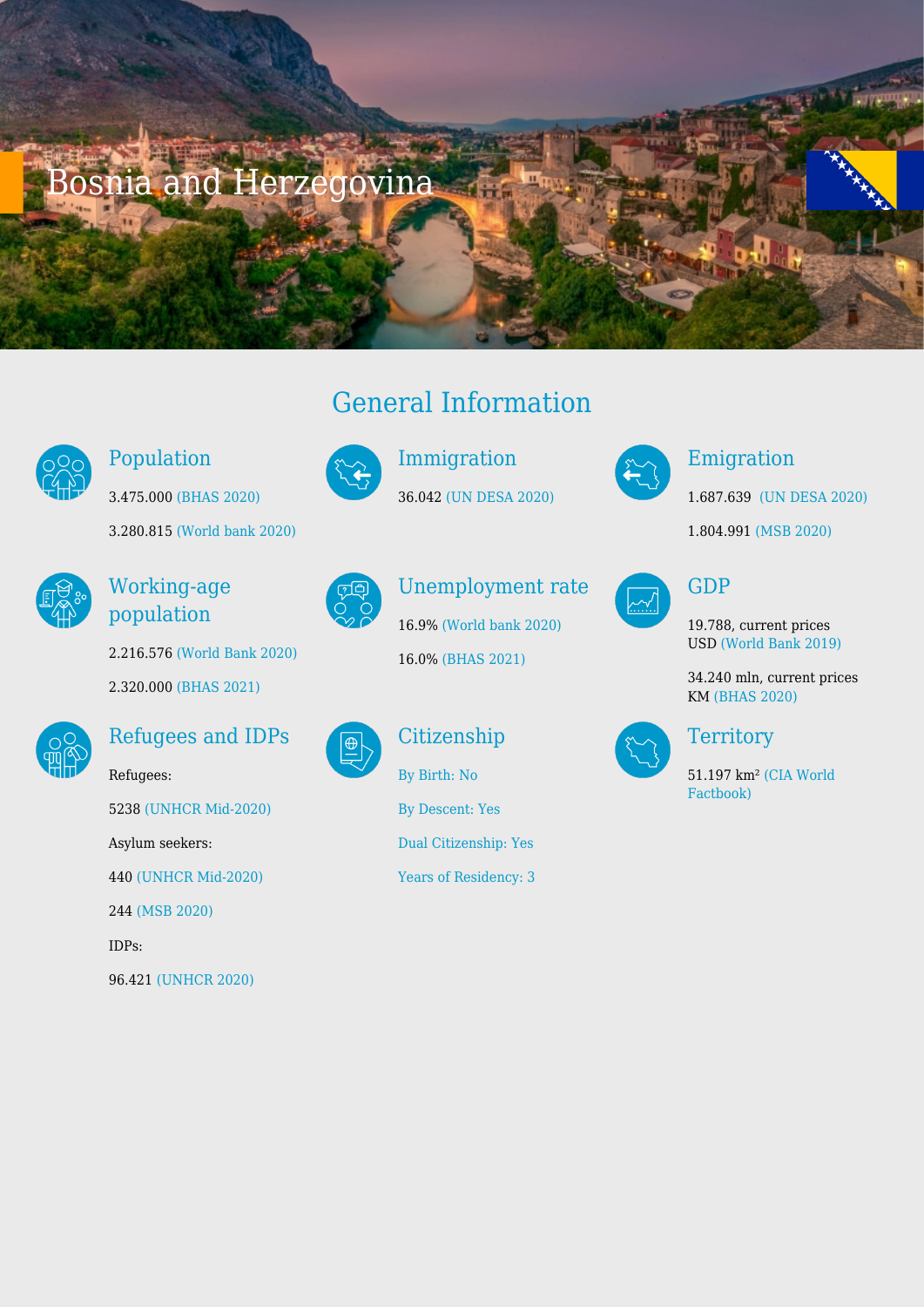## Migration Authorities Responsible Body

[Ministry of Security](http://www.msb.gov.ba/Language.aspx)

#### Responsible Minister

#### Line Ministries

[Ministry of Foreign Affairs](http://www.mvp.gov.ba/default.aspx?pageIndex=1)

[Ministry of Human Rights and Refugees](http://www.mhrr.gov.ba/default.aspx?langTag=bs-BA&template_id=127&pageIndex=1)

[Ministry of Civil Affairs](http://www.mcp.gov.ba/Language.aspx)

[Ministry of Justice](http://www.mpr.gov.ba/organizacija_nadleznosti/pravosudje/default.aspx?id=1115&langTag=en-US)

[Directorate for European Integration](https://www.dei.gov.ba/en/home)

[Federation of Bosnia and Herzegovina Ministry of Interior](http://www.fmup.gov.ba/v2/)

[Republika Srpska Ministry of Interior](https://mup.vladars.net/eng/index.php)

#### Agencies

[Border Police](http://www.granpol.gov.ba/?lang=en)

[Service for Foreigners' Affairs](http://sps.gov.ba/?lang=enhttp://sps.gov.ba/?lang=en)

[Intelligence & Security Agency \(OSA\)](http://www.osa-oba.gov.ba/indexe.html)

[State Investigation & Protection Agency](http://www.sipa.gov.ba/en)

# Key Policy Documents

[2015 Law on Aliens](http://msb.gov.ba/zakoni/zakoni/default.aspx?id=8278&langTag=en-US)

[2015 Law on Asylum](http://msb.gov.ba/zakoni/zakoni/default.aspx?id=8278&langTag=en-US)

[Strategy for Integrated Border Management in Bosnia and](http://msb.gov.ba/dokumenti/strateski/?id=19792) [Herzegovina for the period 2019-2023](http://msb.gov.ba/dokumenti/strateski/?id=19792)

[Strategy for fight against organized crime in Bosnia and](http://msb.gov.ba/PDF/strategy11122017.pdf) [Herzegovina \(2017 - 2020\)](http://msb.gov.ba/PDF/strategy11122017.pdf)

# Relevant Publications

[Policy Brief 'Changing Demographics in the Countries of the](https://www.pragueprocess.eu/en/resources/repository/34-briefs/303-changing-demographics-in-the-countries-of-the-prague-process-implications-for-migration) [Prague Process: Implications for Migration'](https://www.pragueprocess.eu/en/resources/repository/34-briefs/303-changing-demographics-in-the-countries-of-the-prague-process-implications-for-migration)

[Webinar Recording 'From refugee crises to labour migration](https://www.pragueprocess.eu/en/resources/repository/41-webinars/279-webinar-from-refugee-crises-to-labour-migration-and-back) [and back?'](https://www.pragueprocess.eu/en/resources/repository/41-webinars/279-webinar-from-refugee-crises-to-labour-migration-and-back)

[Policy Brief 'Labour migration from East to West: The example](https://www.pragueprocess.eu/en/resources/repository/34-briefs/226-labour-migration-from-east-to-west-the-example-of-foreign-workers-in-austria) [of foreign workers in Austria'](https://www.pragueprocess.eu/en/resources/repository/34-briefs/226-labour-migration-from-east-to-west-the-example-of-foreign-workers-in-austria)

[Analytical report 'The Western Balkan Migration Route](https://www.pragueprocess.eu/en/resources/repository/33-reports/289-the-western-balkan-migration-route-2015-2019) [\(2015-2019\)'](https://www.pragueprocess.eu/en/resources/repository/33-reports/289-the-western-balkan-migration-route-2015-2019)

[Analytical report 'Lessons learned from the 2015-2016](https://www.pragueprocess.eu/en/resources/repository/33-reports/180-lessons-learned-from-the-2015-2016-migration-situation-in-the-western-balkan-region) [migration situation in the Western Balkan region'](https://www.pragueprocess.eu/en/resources/repository/33-reports/180-lessons-learned-from-the-2015-2016-migration-situation-in-the-western-balkan-region)

[Policy Brief 'The 10th Anniversary of the Prague Process'](https://www.pragueprocess.eu/en/resources/repository/34-briefs/178-the-10th-anniversary-of-the-prague-process)

A long-standing country of emigration, Bosnia and Herzegovina (BiH) in recent years has also become an important transit point. Approximately [2 million people of BiH origin](https://dijaspora.mhrr.gov.ba/wp-content/uploads/2021/06/Bosnia-and-Herzegovina-Migration-Profile-for-the-year-2020..pdf) – over half of the country's total population – are estimated to reside abroad, predominantly in Europe and North America. While emigration in the 1990s was conflict-induced, it nowadays largely results from the dissatisfaction with the socioeconomic and political realities along with the existence of economic incentives and established social networks in key destinations.

Researchers estimate that some [400.000](https://www.etf.europa.eu/en/publications-and-resources/publications/how-migration-human-capital-and-labour-market-interact-1) people left Bosnia and Herzegovina between 2011 and 2019. Intentions to emigrate are particularly high among the youth. The recent [UNFPA](https://eeca.unfpa.org/sites/default/files/pub-pdf/youth_emigration_survey_in_bih_eng_final_1.pdf) [survey](https://eeca.unfpa.org/sites/default/files/pub-pdf/youth_emigration_survey_in_bih_eng_final_1.pdf) shows that 47% of young BiH nationals (18-29 years old) are contemplating to migrate in search of stability, employment and career opportunities. One of the persistent push factors is the long-term unemployment that affects [two](https://www.google.com/url?sa=t&rct=j&q=&esrc=s&source=web&cd=&cad=rja&uact=8&ved=2ahUKEwiO2NGr84b2AhWBC-wKHdk6BgIQFnoECAUQAQ&url=https%3A%2F%2Fwww.rcc.int%2Fdownload%2Fdocs%2FStudy-on-Youth-Employment-in-the%2520Western-Balkans-08072021.pdf%2F7464a4c82ee558440dfbea2e23028483.pdf&usg=AOvVaw18GX7a8CTtyxd-X2TE0_CJ)[thirds of unemployed youth in BiH](https://www.google.com/url?sa=t&rct=j&q=&esrc=s&source=web&cd=&cad=rja&uact=8&ved=2ahUKEwiO2NGr84b2AhWBC-wKHdk6BgIQFnoECAUQAQ&url=https%3A%2F%2Fwww.rcc.int%2Fdownload%2Fdocs%2FStudy-on-Youth-Employment-in-the%2520Western-Balkans-08072021.pdf%2F7464a4c82ee558440dfbea2e23028483.pdf&usg=AOvVaw18GX7a8CTtyxd-X2TE0_CJ). Since 2020, the COVID-19 pandemic has caused further [substantial damage](https://www.worldbank.org/en/region/eca/publication/western-balkans-regular-economic-report) to the BiH labour market. Consequently, youth unemployment rose to [37.7% in 2021.](https://www.google.com/url?sa=t&rct=j&q=&esrc=s&source=web&cd=&cad=rja&uact=8&ved=2ahUKEwj40fWL-ob2AhWB16QKHWFhAQ8QFnoECAUQAQ&url=https%3A%2F%2Fwww.worldbank.org%2Fen%2Fnews%2Fpress-release%2F2021%2F10%2F21%2Fas-economy-recovers-bosnia-and-herzegovina-should-focus-on-job-creation&usg=AOvVaw1wv2q7TCTnFqJxEKNSOkGq) The outward migration combined with a rapidly ageing population and a low fertility rate might ultimately result in depopulation.

[Croatia, Serbia, Germany, Austria and Slovenia](https://dijaspora.mhrr.gov.ba/wp-content/uploads/2021/06/Bosnia-and-Herzegovina-Migration-Profile-for-the-year-2020..pdf) host the largest BiH migrant communities, and along with Montenegro attract the majority of BiH labour migrants. Since 2017, over [3.000](https://dijaspora.mhrr.gov.ba/wp-content/uploads/2021/06/Bosnia-and-Herzegovina-Migration-Profile-for-the-year-2020..pdf) [BiH nationals](https://dijaspora.mhrr.gov.ba/wp-content/uploads/2021/06/Bosnia-and-Herzegovina-Migration-Profile-for-the-year-2020..pdf) annually have de-registered their residency in the country leaving for the EU and to the neighbouring Western Balkan states, but many more migrated without deregistration. The stock of BiH residence permit holders in the EU increased by [74.000 since 2017, reaching 430.000 in 2020](https://ec.europa.eu/eurostat/databrowser/view/MIGR_RESVALID__custom_2135740/default/table?lang=en). The majority of valid residence permits are issued on family and 'other' grounds for a period of 12 months and longer in the four above-mentioned EU MS. Furthermore, every year some [3.000 to 4.000 BiH nationals](https://dijaspora.mhrr.gov.ba/wp-content/uploads/2021/06/Bosnia-and-Herzegovina-Migration-Profile-for-the-year-2020..pdf) renounce BiH citizenship to acquire German, Austrian, Slovenian or Croatian passports. The vast BiH diaspora considerably contributes to the economy of its home country through remittances, which amounted to [9.3%](https://data.worldbank.org/indicator/BX.TRF.PWKR.DT.GD.ZS?locations=BA&most_recent_value_desc=true) of the national GDP in 2020.

When it comes to outflows, the number of BiH nationals granted [first-time residence permits](https://ec.europa.eu/eurostat/databrowser/view/MIGR_RESFIRST__custom_2132016/default/table?lang=en) in the EU has been on the rise since 2011 reaching [56.363 in 2019](https://ec.europa.eu/eurostat/databrowser/view/MIGR_RESFIRST__custom_2132016/default/table?lang=en). However, in 2020, it declined by 37% due to COVID-19. Slovenia and Croatia have been issuing a growing number of first-time residence permits to BiH nationals, with most granted for remunerated activities for a period of six months and longer. Labour migration to the EU also includes BiH migrant workers employed via bilateral employment agreements in Germany and Slovenia. There were over [15.000 BiH nationals](https://dijaspora.mhrr.gov.ba/wp-content/uploads/2021/06/Bosnia-and-Herzegovina-Migration-Profile-for-the-year-2020..pdf) employed through these schemes in 2019 (7.151 in 2020). While labour migration to the EU features both longer and shorter-term patterns (55/45% ratio based on first-time residence permits), labour [migration to](https://www.etf.europa.eu/en/publications-and-resources/publications/how-migration-human-capital-and-labour-market-interact-1) [Montenegro and Serbia](https://www.etf.europa.eu/en/publications-and-resources/publications/how-migration-human-capital-and-labour-market-interact-1) is mostly temporary and circular. BiH migrant workers come to neighbouring Croatia, Serbia and Montenegro for seasonal employment in tourism, construction and agricultural sectors, with many of them working in the informal economy.

For the past few years, the annual data on irregular outmigration reflect on average 3.500[-4.000 BiH nationals](https://ec.europa.eu/eurostat/databrowser/view/MIGR_EIPRE__custom_2137324/default/table?lang=en) [staying illegally](https://ec.europa.eu/eurostat/databrowser/view/MIGR_EIPRE__custom_2137324/default/table?lang=en) in the EU, mostly in Germany. Meanwhile, the number of BiH citizens refused entry to the EU – primarily at the Croatian and Slovenian borders - nearly doubled in 2020 compared to 2019 [\(8.145 vs 4.245](https://ec.europa.eu/eurostat/databrowser/view/MIGR_EIRFS__custom_2137282/default/table?lang=en)). The return rate of irregular BiH migrants from the EU has declined from over 80% in 2015